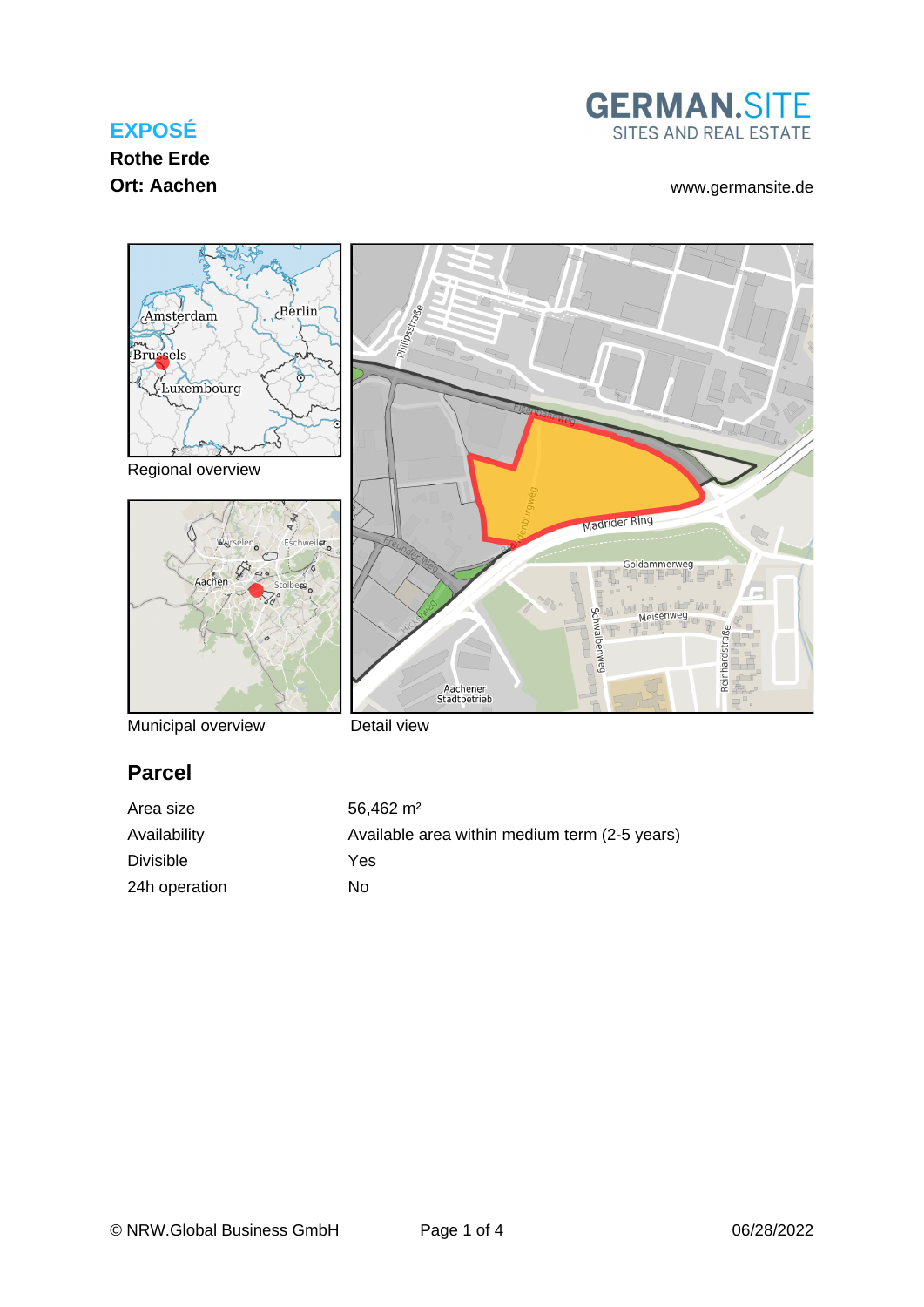

**Rothe Erde**



#### **Details on commercial zone**

Well reachable at the side of Global Player

Located conveniently at A544 and close to the city centre Rothe Erde offers optimal site conditions. As significant business area and historical steel location Rothe Erde is a home for nominate worldwide enterprises like Philips or Continental and offers a modern infrastructure with varied possibilities of establishing for all branches.

| Main companies | Hutchinson, Gates |
|----------------|-------------------|
| Area type      | MI                |

#### **Links**

<https://www.gistra.de>

#### **Transport infrastructure**

| Freeway      | A44               | 2 km   |
|--------------|-------------------|--------|
| Airport      | Maastricht-Aachen | 35 km  |
| Airport      | Köln-Bonn         | 90 km  |
| Port         | Liège (B)         | 40 km  |
| Port         | Duisburg          | 115 km |
| Rail freight | AC-West           | 6 km   |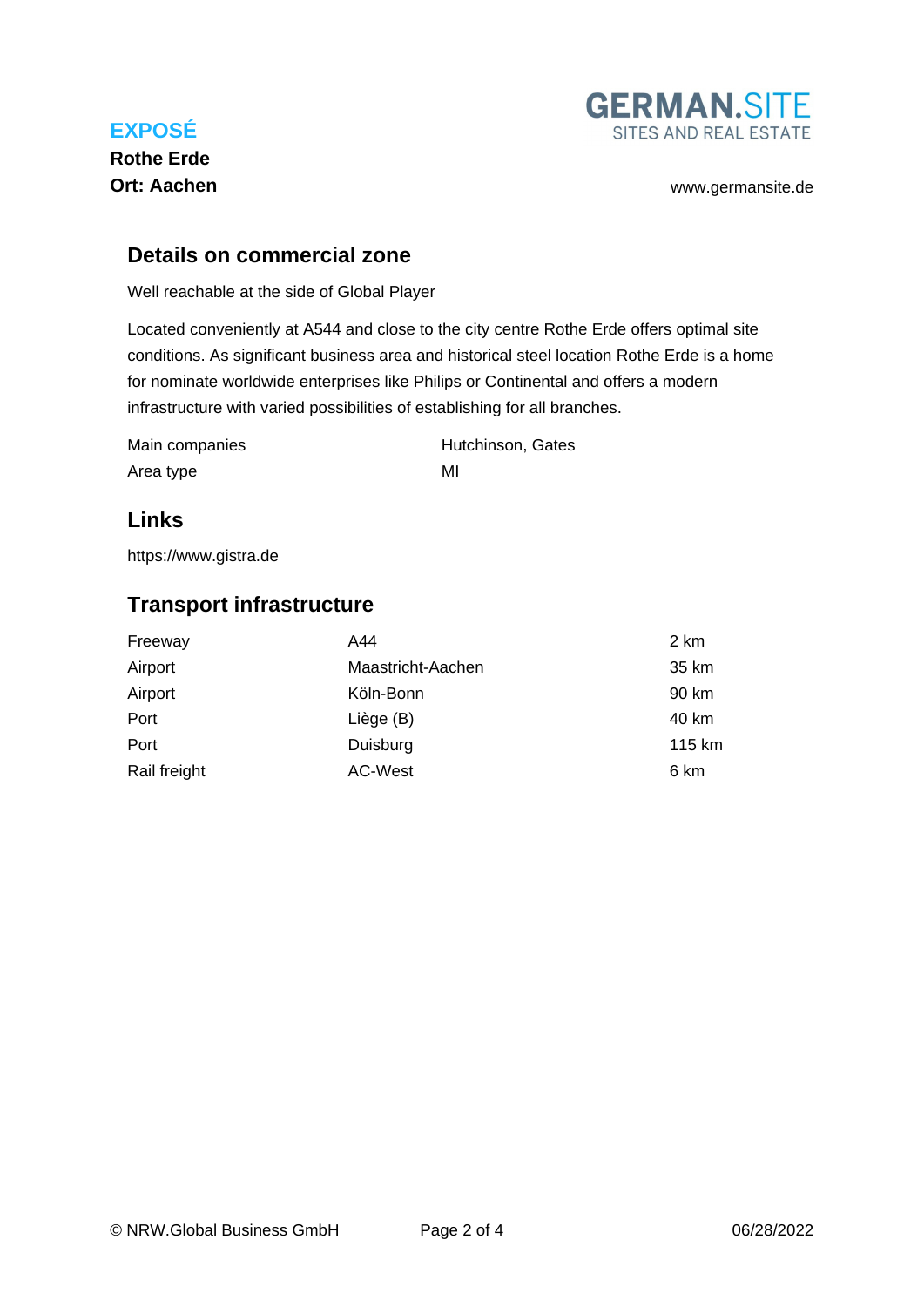

## **GERMAN.SITE** SITES AND REAL ESTATE

**Ort: Aachen** [www.germansite.de](http://www.germansite.de)

#### **Information about Aachen**

Aachen's successful economy is indicated by the number of high-tech companies within the region. It would be difficult to find such a concentration and variety of technical and scientific potential in any other region of Europe. Research and instruction at the highest level are provided by five centres of higher education, including the world famous RWTH Aachen University. In addition Aachen has four Fraunhofer Institutes and the largest university clinic in Europe.